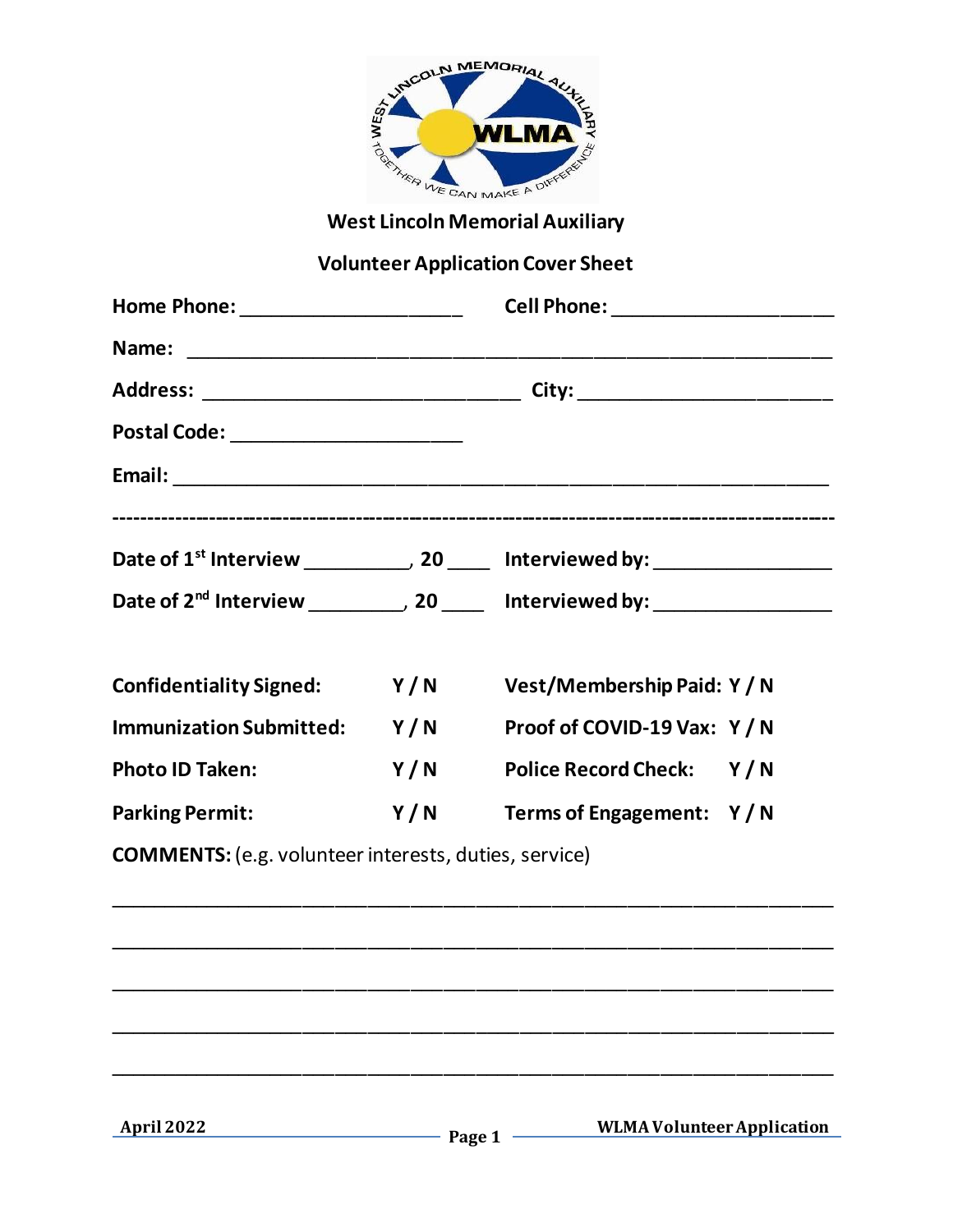## **West Lincoln Memorial Auxiliary**

### **Volunteer Application**

| Name:                                                                                                                             | Date: the control of the control of the control of the control of the control of the control of the control of the control of the control of the control of the control of the control of the control of the control of the co<br>20 |
|-----------------------------------------------------------------------------------------------------------------------------------|--------------------------------------------------------------------------------------------------------------------------------------------------------------------------------------------------------------------------------------|
| Address:<br><u> 1980 - Jan James Santan, masjid a shekarar 1980 - An tsara tsara tsara tsara tsara tsara tsara tsara tsara ts</u> | Phone (home): ___________________                                                                                                                                                                                                    |
| City:<br><u> 1989 - John Stein, Amerikaansk konstantinopler († 1908)</u>                                                          | Phone (cell): ______________________                                                                                                                                                                                                 |
| Email:                                                                                                                            | Postal Code:                                                                                                                                                                                                                         |

**In case of emergency, notify the following persons:**

| Name 1:      | Name 2:      |
|--------------|--------------|
| Phone        | Phone        |
| Relationship | Relationship |
| Address      | Address      |
| City         | City         |

| I am available to work (check all that apply):                                                                                                                                                                        |        |  |  |
|-----------------------------------------------------------------------------------------------------------------------------------------------------------------------------------------------------------------------|--------|--|--|
| Days: Mon ______ Tue _______ Wed ______ Thu ______ Fri ______ Sat ______ Sun _____                                                                                                                                    |        |  |  |
| Time of day: Mornings _______ Afternoons ______ Evenings _____                                                                                                                                                        |        |  |  |
| I am interested in working in the following Auxiliary service areas:                                                                                                                                                  |        |  |  |
| Coffee Shop _________ Gift Shop ____________ Clinics _____________________Transport Assistant<br>Lottery Tickets _______ Front Lobby ________ Mail<br>Physio Escort ________ Wards ____________ Therapeutic Rec______ |        |  |  |
| References:                                                                                                                                                                                                           |        |  |  |
| Name 1:                                                                                                                                                                                                               | Phone: |  |  |

*Note: Police screening requirements will be discussed at interview stage.* 

**Name 2: Phone:**

**Code of Conduct:** I have read the *Hamilton Health Sciences Values-Based Code of Conduct "RESPECT"*; and as a volunteer, it is my responsibility to abide by the HHS Member Accountabilities outlined therein.

| April 2022 |      | Page 2  | <b>WLMA Volunteer Application</b> |
|------------|------|---------|-----------------------------------|
| Signature  | Date | Witness |                                   |

\_\_\_\_\_\_\_\_\_\_\_\_\_\_\_\_\_\_\_\_\_\_\_\_\_\_\_\_\_\_\_\_\_ \_\_\_\_\_\_\_\_\_\_\_\_\_\_\_\_\_\_\_\_\_\_\_\_\_\_\_\_\_\_\_\_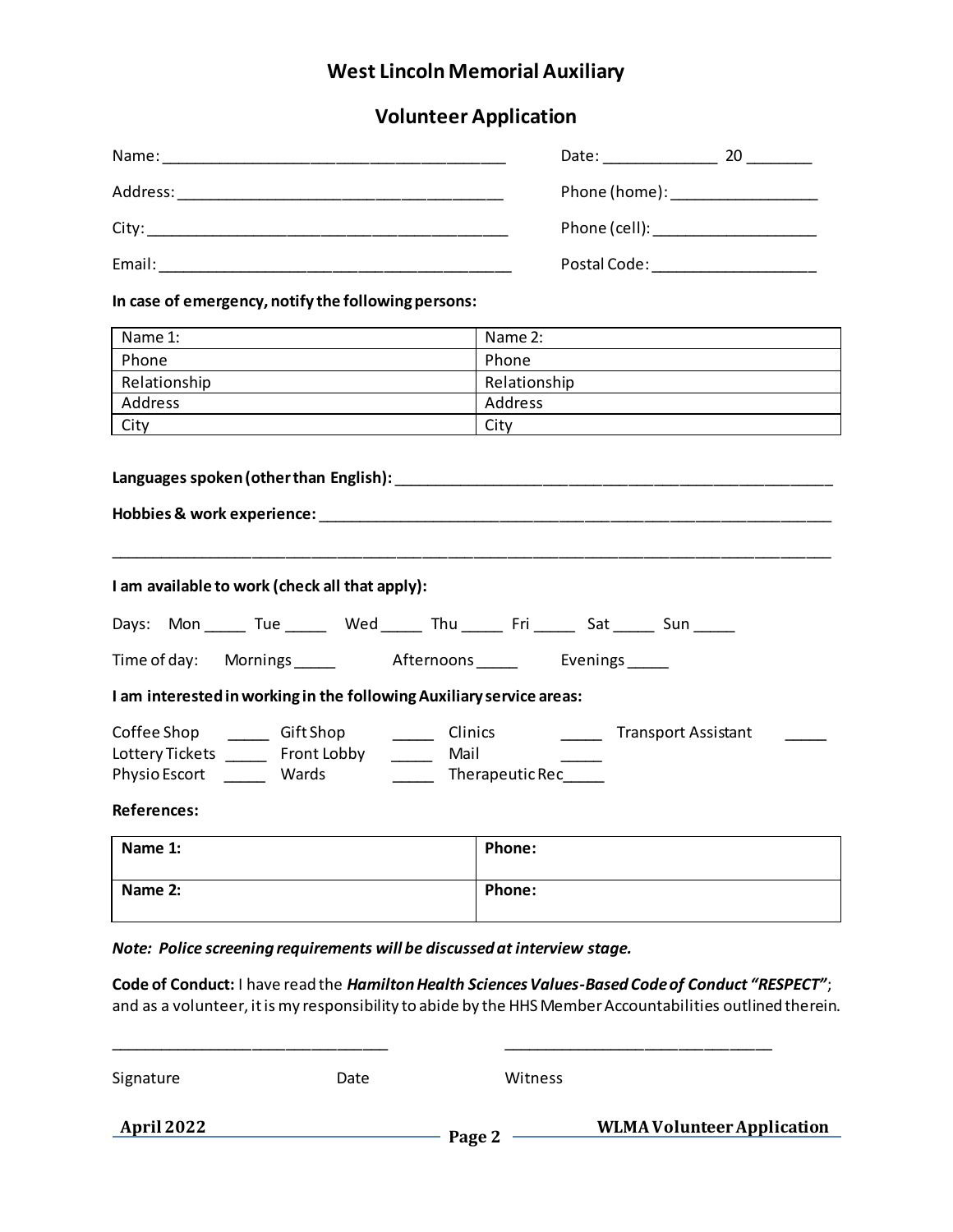#### **IMMUNIZATION RECORD**

The hospital must have documented proof of immunization for all persons carrying on activities in the hospital. Please complete the following:

**NAME:** \_\_\_\_\_\_\_\_\_\_\_\_\_\_\_\_\_\_\_\_\_\_\_\_\_\_\_\_\_\_\_\_\_\_\_\_\_\_\_\_\_\_\_\_\_\_\_\_\_\_\_\_\_\_\_\_\_\_\_\_

#### **Tetanus/diphtheria:** \_\_\_\_\_\_\_\_\_\_\_\_\_\_\_\_\_\_\_\_\_

*(If more than 10 years, please have it done at your family doctor's office)*

#### **Measles/Mumps/Rubella:** \_\_\_\_\_\_\_\_\_\_\_\_\_\_\_\_\_\_\_\_\_\_

*(Only applies to individuals born after 1956)*

**Tuberculin skin tests***(only required if you have 10 hours or more patient contact per week)*:

RESULTS 1: \_\_\_\_\_\_\_\_\_\_\_\_\_\_\_\_ RESULTS 2: \_\_\_\_\_\_\_\_\_\_\_\_\_\_\_\_

#### Two step skin test:

An initial tuberculin skin test (Mantoux, 5TU PPD) is given. If the test result is 0-9mm of induration, a second test is given in the opposite arm at least one week and no more than three weeks after the first. The results of the second test should be used as the baseline test in determining treatment and follow up of these persons. A skin test result of 10mm or more of induration is considered to be significant.

|                                                                                             |  | April 2022 Page 3 WLMA Volunteer Application                                                        |
|---------------------------------------------------------------------------------------------|--|-----------------------------------------------------------------------------------------------------|
|                                                                                             |  |                                                                                                     |
| COVID-19 vaccine? Ves No No<br>recent COVID-19 vaccination receipt containing the QR code.) |  | (Required for all persons carrying on activities in the hospital. Please attach a copy of your most |
| (Strongly recommended for all persons carrying on activities in the hospital)               |  |                                                                                                     |
|                                                                                             |  |                                                                                                     |
|                                                                                             |  |                                                                                                     |
| Have you had the:                                                                           |  |                                                                                                     |
| Have you had Shingles? Yes _______ No _______ Unknown _____                                 |  |                                                                                                     |
| Have you had Chickenpox? Yes _______ No _______ Unknown _____                               |  |                                                                                                     |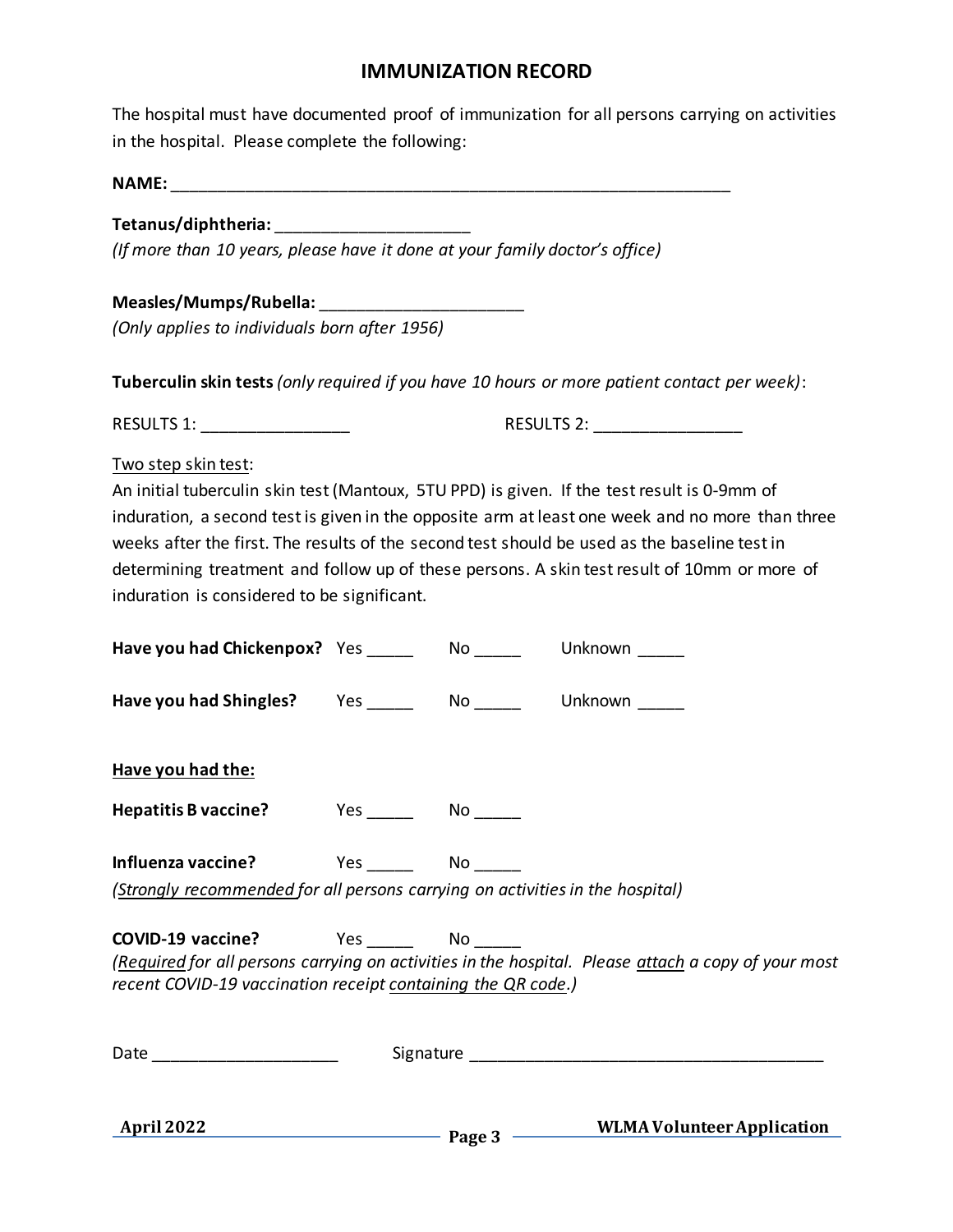

#### **WEST LINCOLN MEMORIAL HOSPITAL**

#### **CONFIDENTIALITY PLEDGE**

All employees/physicians/volunteers/students/observers and staff from external agencies who have access to confidential information, as defined in the Policy Statement, are required to sign the Confidentiality Agreement. This Agreement acknowledges that any violation of the confidentiality policy will be grounds for disciplinary action, up to and including dismissal.

I understand and agree that in the performance of my duties as:

#### **A Volunteer Member of West Lincoln Memorial Auxiliary**

\_\_\_\_\_\_\_\_\_\_\_\_\_\_\_\_\_\_\_\_\_\_\_\_\_\_\_\_\_\_\_\_\_\_\_\_\_\_\_\_\_\_\_\_\_\_\_\_\_\_\_\_\_\_\_\_\_\_\_\_\_\_, I must hold all information in confidence and I will not disclose confidential information to any person other than those whose direction and control I am under. I understand that misuse, failure to safeguard, or the disclosure of confidential information without appropriate approvals may be cause for disciplinary action up to and including termination of employment/contract/services or loss of privileges or affiliation with West Lincoln Memorial Hospital, reporting to an individual's professional College, and/or civil action/criminal prosecution, and/or fines levied by the Ontario Privacy Commissioner.

I commit to hold in confidence all information about patients, residents, clients, and their families, staff and affiliates, as well as the confidential business information of the organization, which comes to my attention while carrying out my duties as agreed within the organization. I commit to continue to respect and maintain the confidentiality of patients, residents, clients and their families, and staff and affiliates of the organization, as well as the confidential business information of the organization even after my employment/affiliation with the organization ends.

This statement confirms that I have read and understand the Confidentiality Agreement for West Lincoln Memorial Hospital, and I understand the implications of a breach of confidentiality.

\_\_\_\_\_\_\_\_\_\_\_\_\_\_\_\_\_\_\_\_\_\_\_\_\_\_\_\_\_\_\_\_\_\_ \_\_\_\_\_\_\_\_\_\_\_\_\_\_\_\_\_\_\_\_\_\_\_\_\_\_\_\_\_\_

Print Name (first & last) Signature

\_\_\_\_\_\_\_\_\_\_\_\_\_\_\_\_\_\_\_\_\_\_\_\_\_\_\_\_\_\_\_\_\_\_ Date

Witness

\_\_\_\_\_\_\_\_\_\_\_\_\_\_\_\_\_\_\_\_\_\_\_\_\_\_\_\_\_\_\_\_\_\_

**April 2022 Page 4**

 **WLMA Volunteer Application**